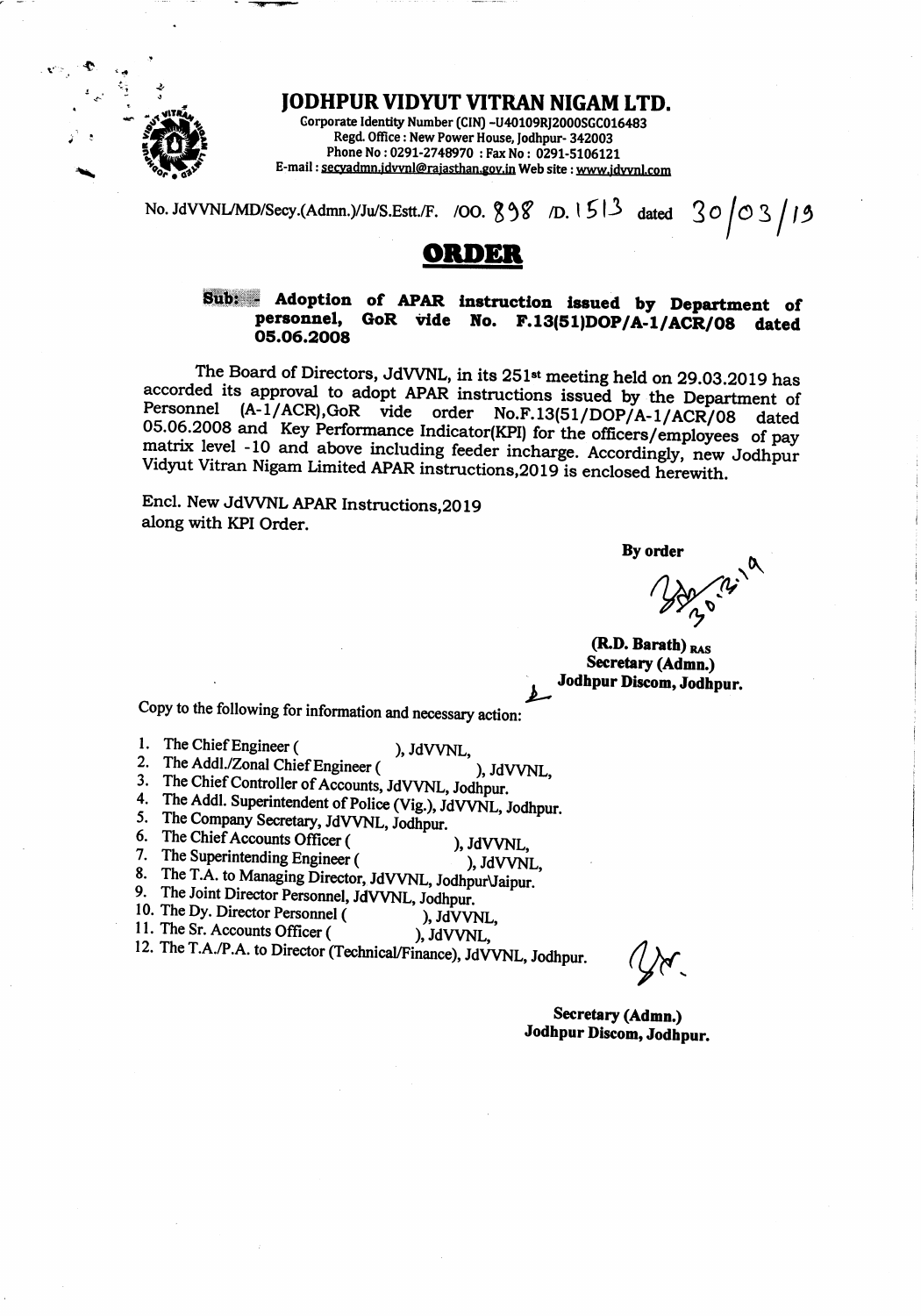### JODHPUR VIDYUT VITRAN NIGAM LIMITED

### APAR INSTRUCTIONS. 2OI9

### Background:

!

I

The Jodhpur Vidyut Vitran Nigam limited, hereinafter may be referred as Discom, was established on 19th June, 2000 by Government of Rajasthan under the provisions of the Rajasthan Power Sector Reforms Act, 1999 as one of the successor companies of RSEB. The Discom vide Circular No. D. 281 dated 07.07.2001 & No. 628 dared 20.09.2002 respectively has first issued the channel for submission of ACRs of HODs and the officers of Technical, Administration  $\&$  Police Wing effective from the year 2000-2001 and onwards. Further vide order No. 162 dated 27.07.2001, instructions with respect to timelines and procedure to be adopted at Discom while writing Annual Confidential Reports (ACR) were prescribed.

Since the Discom has devised Key Performance Indicators (KPIs) for all of its department, it has been decided to bring more objectivity to the process of appraising employee through linking it with the scores obtained under devised KPI system.

Therefore, these instructions are now issued for writing the APAR linking it with the score under KPI system issued vide No.897/1512 dated 30.03.19 Thc various instructions/circulars/orders issued regarding this subject matter shall hereby repeal to the extent as specified in the "Repeal and Saving" clause of these instructions.

### Preamble:

The Annual Performance Appraisal Reports (APAR) is an important document. The performance of every employee is assessed annually through his/ her APAR. The work, conduct, character and capabilities of the officer are recorded in the APAR.

It is important for every employee that he/ she knows how well or otherwise, he / she is performing the job assigned to him/ her. It is imperative that he/ she knows his/ her achievements and shortcomings, which could affect his/ her career advancement in the long run. The performance appraisal system aims to achieve this objective.

Another objective of the APAR system is to provide information about the qualities, traits, strengths and weaknesses of the employees to the superior officers so that they can be placed at posts where their services can be utilized most fruitfully.

The APAR system also provides data for judging the merits of employees when questions relating to confirmation, promotion and grade selection arise. The APAR(s), thus, provide the basic and vital inputs for various purposes. Therefore, all the employees should undertake the duty of filling out the APAR forms with a high sense of responsibility.

### INSTRUCTIONS

- 
- 1. Short title, commencement and application-<br>
(i) These instructions may be called the JdVVNL (Performance Appraisal Report) instructions, 2019.
	- $R$  ii) They shall come into force from the financial year 2019-20 (to be filled during financial year 2020-21 and onwards).
- 2 Applicability- These instructions shall apply to all employees of JdVVNL:-<br>(i) Engineering wing
	-



 $L$   $\star$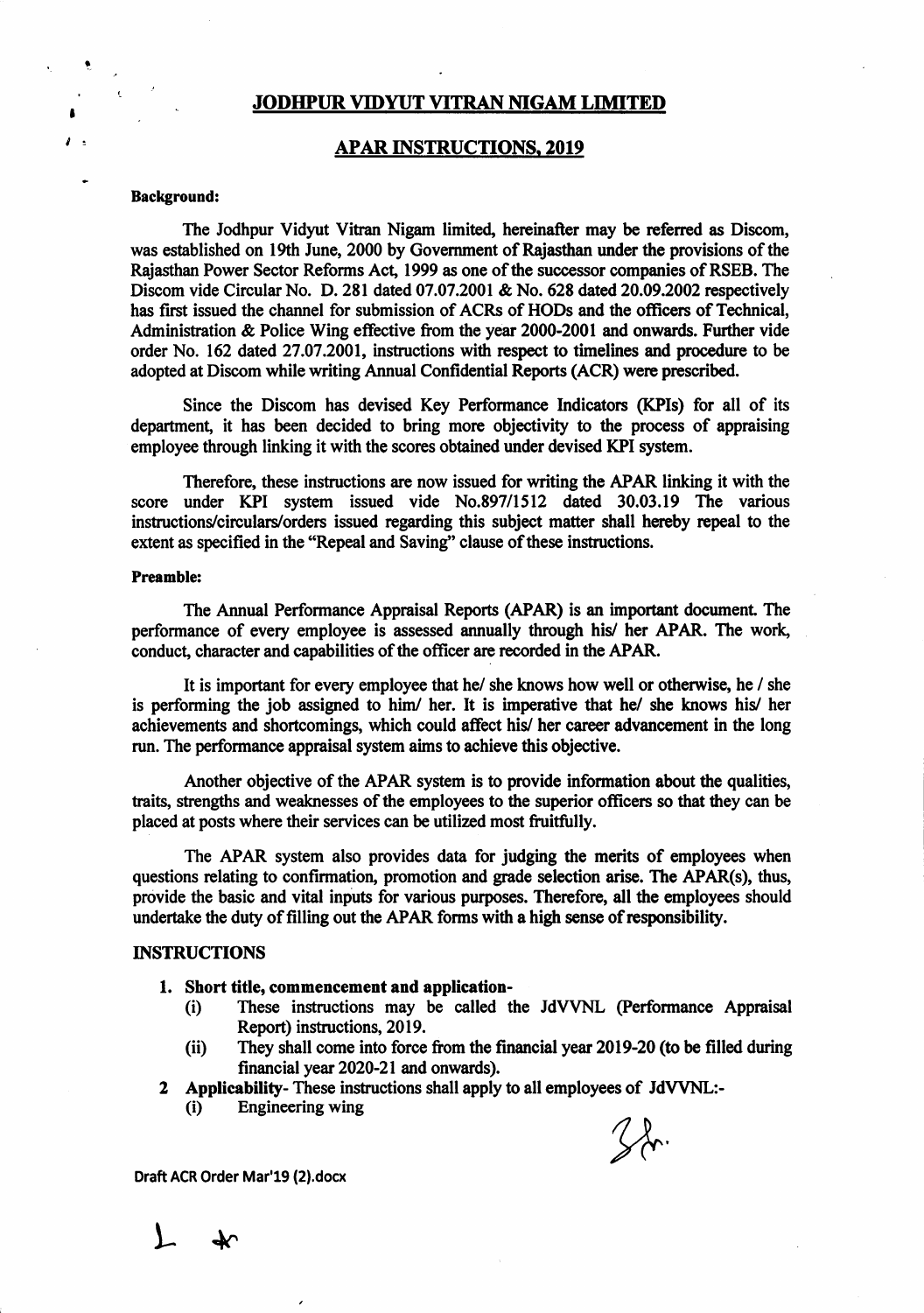- $(ii)$ **Accounts wing**
- $(iii)$ Admn. & Personnel wing
- Persons on deputation to other department and BBMB.  $(iv)$
- Persons on deputation from other department.  $(v)$
- 3. Interpretation- If any doubt arises relating to the application, interpretation and scope of these instructions, the decision of the M. D., JdVVNL shall be final.
- 4. Documents to be maintained In the Performance Appraisal Dossier- Besides the performance appraisal reports, copies of documents and communications specified below shall be placed in the performance appraisal dossier –
- a. Copies of awards granted by the President/State Government.
- **b.** Letters of appreciation issued by the Government.
- c. Letters of appreciation issued by the Head of Special Bodies or Commissions or Paragraphs of appreciation by Name included in the Reports of such bodies
- d. Letters of appreciation from individual non-officials if they are related to the appreciation of service rendered beyond the normal duty with the prior approval of the Secretary to Govt./Head of Department.
- e. Letters of appreciation issued by the Head of Department in respect of an employee belonging to the-subordinate/ministerial service.
- f. Copies of orders imposing any of the penalties specified in the Employees Conduct Regulations 1976/Employees CCA Regulations, 1962.
- g. Copies of the communication addressed to employees warning (recorded) him or conveying the displeasure or reprimand by the' appointing authority or higher authorities.
- h. Record of the approved courses of study or training undertaken by the official concerned.

### 5. Maintenance and custody of the performance appraisal dossier:

- The performance Appraisal dossier of each officers/JENs/Ministerial Staff shall be  $(1)$ maintained by and kept in the safe custody of the Secretary (Admn.) JdVVNL & Junior Accountant/AAO-II shall be kept in the safe custody of CAO (B&R), JdVVNL.
- $(2)$ The maintenance of duplicate copies of APAR is not desirable. However, if it is considered necessary to retain copies of the reports, specific approval of the M.D., JdVVNL will have to be obtained.
- $(3)$ The performance appraisal report when received for keeping in the dossier shall be thoroughly examined to know whether it is lacking in some respect. If it is seen that the report is incomplete in some respect, it shall be returned to the concern authority. as the case may be, for getting it completed in all respects
- For confidentiality purposes, officers below the level of Dy. Secretary/ Assistant  $(4)$ Secretary/ Assistant Personnel Officer should not handle performance appraisal dossiers of the Group A officers.
- $(5)$ The performance dossier relating to a deceased employee may be destroyed after a period of two years from the date of his death and that of a retired Nigam employee five years after his date of retirement or settlement of the pensionary benefits, whichever is later.

 $24$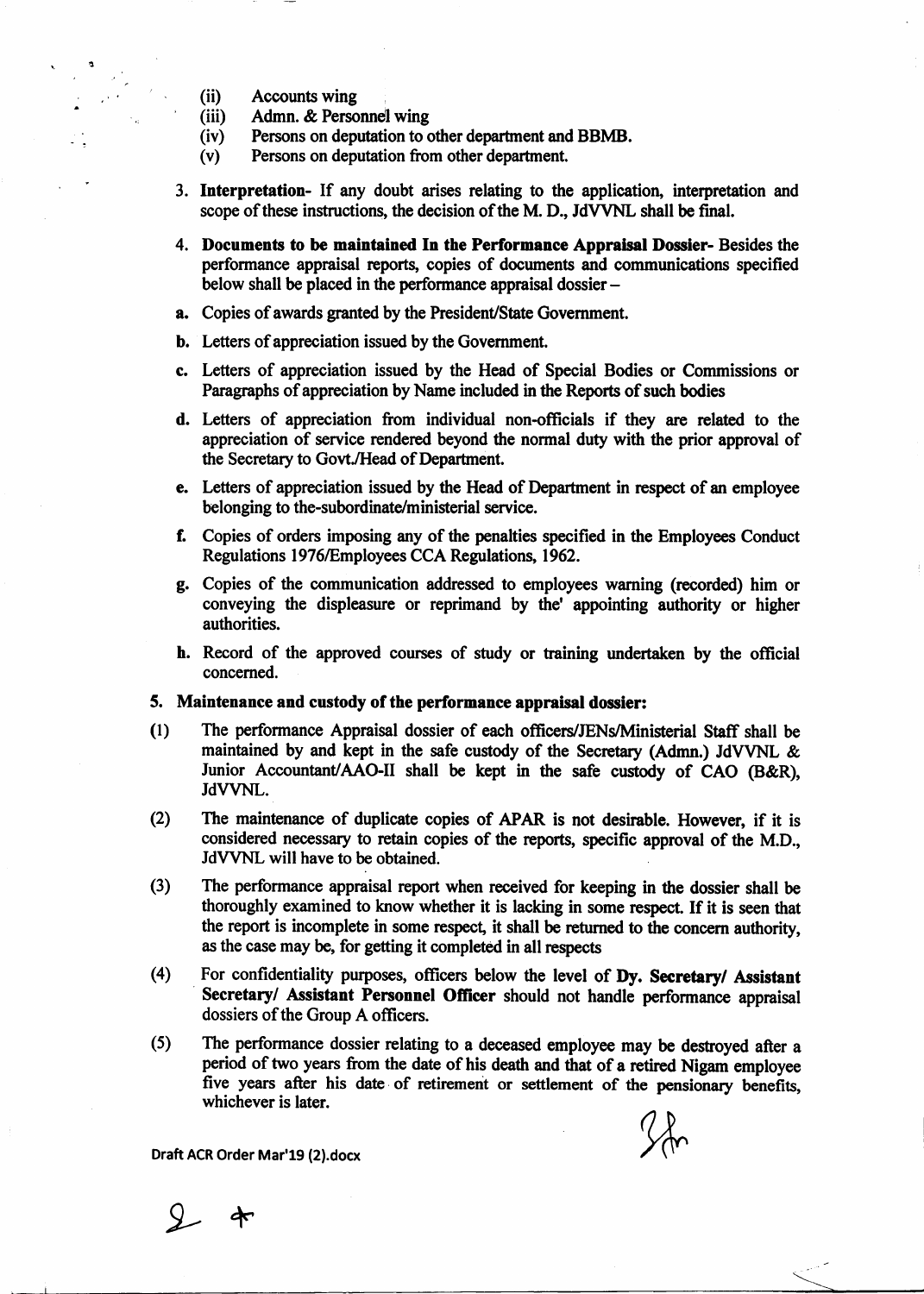**Responsibility for drawl of the APARs -**

 $6.$ 

- $\degree$  (1) The responsibility that the APARs are properly and timely drawn up in respect of all employees, including those who are on deputation to other departments, Central/State Government or are in Foreign Service :-
	- $(i)$ In case of Officers/Sub-ordinate/ministerial staff, shall be that of Secretary (Admn.), JdVVNL.
	- $(ii)$ In case of AAO-II, Junior Accountant shall be that of CAO (B&R), JdVVNL.
	- These authorities should review from time to time the pendency of APARs and take  $(2)$ necessary remedial action, wherever necessary.

### 7. Form of the Performance Appraisal Report-

1. The employees have been divided into four categories for the purpose of filling up of the APAR. For each of these categories, a separate form has been prescribed and is appended to these instructions as under:

| S. No. | Category                                  | Form                  |
|--------|-------------------------------------------|-----------------------|
|        | <b>Officers</b>                           |                       |
| 2.     | Junior Engineer                           | APAR (Form-I)         |
| 3.     | Ministerial Staff<br>(Level-10 and above) |                       |
| 4.     | Ministerial Staff<br>(level 9 and below)  | <b>APAR (Form-II)</b> |

#### 8. **Period of Reporting -**

- $(1)$ The performance appraisal report in respect of all the Nigam employees would be drawn up for the period covered by the financial year.
- No APAR shall be drawn up unless the Nigam employee reported upon has worked  $(2)$ under a reporting officer for a period of at least three months during the year under report.
- Subject to (2) above, two or more independent reports may be written for the same  $(3)$ year by different reporting officers in the event of a change in reporting officer during the course of the year. In such cases each report should indicate precisely the period to which it relates and the report for the earlier part, or parts, of the year should be written at the time of transfer or immediately thereafter and not deferred till the end of the year.
- $(4)$ There is no need to write a separate APAR if the reviewing authority or accepting authority is changed in the middle of the year, provided the reporting officer remains the same. In case for a period under report, there were more than one reviewing authorities, the last officer will review the APAR, provided it has supervised the work of the person for a period of at least three months. In case it has not seen the work of the person reported upon for at least three months, the officer immediately preceding it should review the APAR, provided, again that it has seen the work of the person for at least three months, and so on.
- Where an official (reported/reporting/reviewing/accepting) has taken any kind of  $(5)$ leave (Privilege leave/ Half Pay leave etc.) or remains on training for a long period (more than 15 days at a stretch during the period of Report), the total period spent on

 $2 *$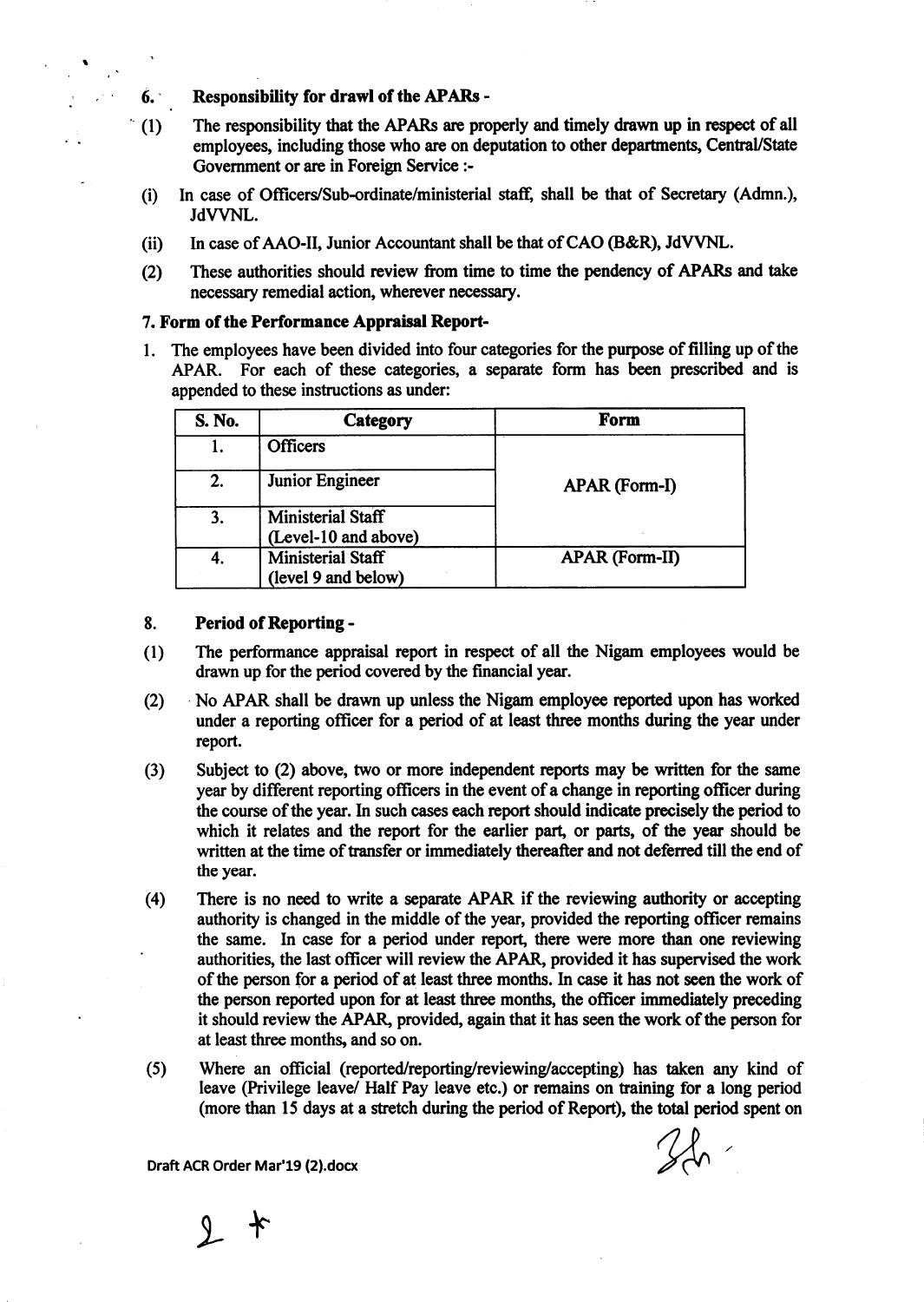leave/training should be deducted from the total period spent on any post, for purpose of computing the period of three months which is relwant for drawing APAR. However, this principle will not be applicable in the case of unauthorized absence where an adverse entry has to be made in the APARs of the Nigam employee concerned for such an absence. Leave/training period of a short duration need not be treated as relevant for the purpose.

#### 9. Levels of Assessment-

- (l) The assessment of the employee will generally be made at three levels-
	- (a) Reporting officer, which is the immediately superior authority;
	- (b) Reviewing authority, which is the next higher authority of the reporting officer; and
	- (c) Countersigning/Accepting authority, which is the authority immediately senior to the reviewing authority.
- The reporting/ reviewing/ accepting authority in case of each employee has been determincd vidc Order No. 895/1510 dated 30.03.19  $(2)$
- For each period of report, under no circumstances should there be more than one reporting officer, and more than one reviewing authority. However, in some cases there may be more than one officer to record his comments as accepting authority. (3)
- There is no provision for any authority other than the reporting, reviewing and accepting authority for writing his remarks/comments about the work and conduct of a person in the APAR. The remarks by any other officer in the APAR arc not in order. (4)
	- 10 Key Performance Indicator Linked with Annual Performance Appraisal Reports.-
		- 1. JdVVNL has notified the KPIs for all employees/officers of pay level 10 and above vide office order No.  $897/1512$  dated  $30.03.19$ . Since the performance of an employee reflects on the performance of the organisation, it is now mandated that KPIs scores shall be included in the APAR.
		- 2. In case the employee has served more than one department during the appraisal period than weighted average KPI score may be calculared as follows:

Weighted Average KPI =  $(KPI_{1Department/wing} X No.$  of months served + KPI<sub>2Department/wing</sub> X No. of months served + KPI<sub>3Department/wing</sub> X No. of months served + ...)/ (Total no. of months served)

3. The KPI score of a department shall be considered while calculating weighted average if the employee has scrved in that departnent for minimum period of three months. However, if it comes out for an employee that he has not served any department/ Wing for minimum period of three months during the entire appraisal period than the KPI of the employee shall be calculated as per clause 10.2 and shall be submitted to the controlling officer where the employee has served for maximum period for writing APAR.

 $2k.$ 

 $2$  \*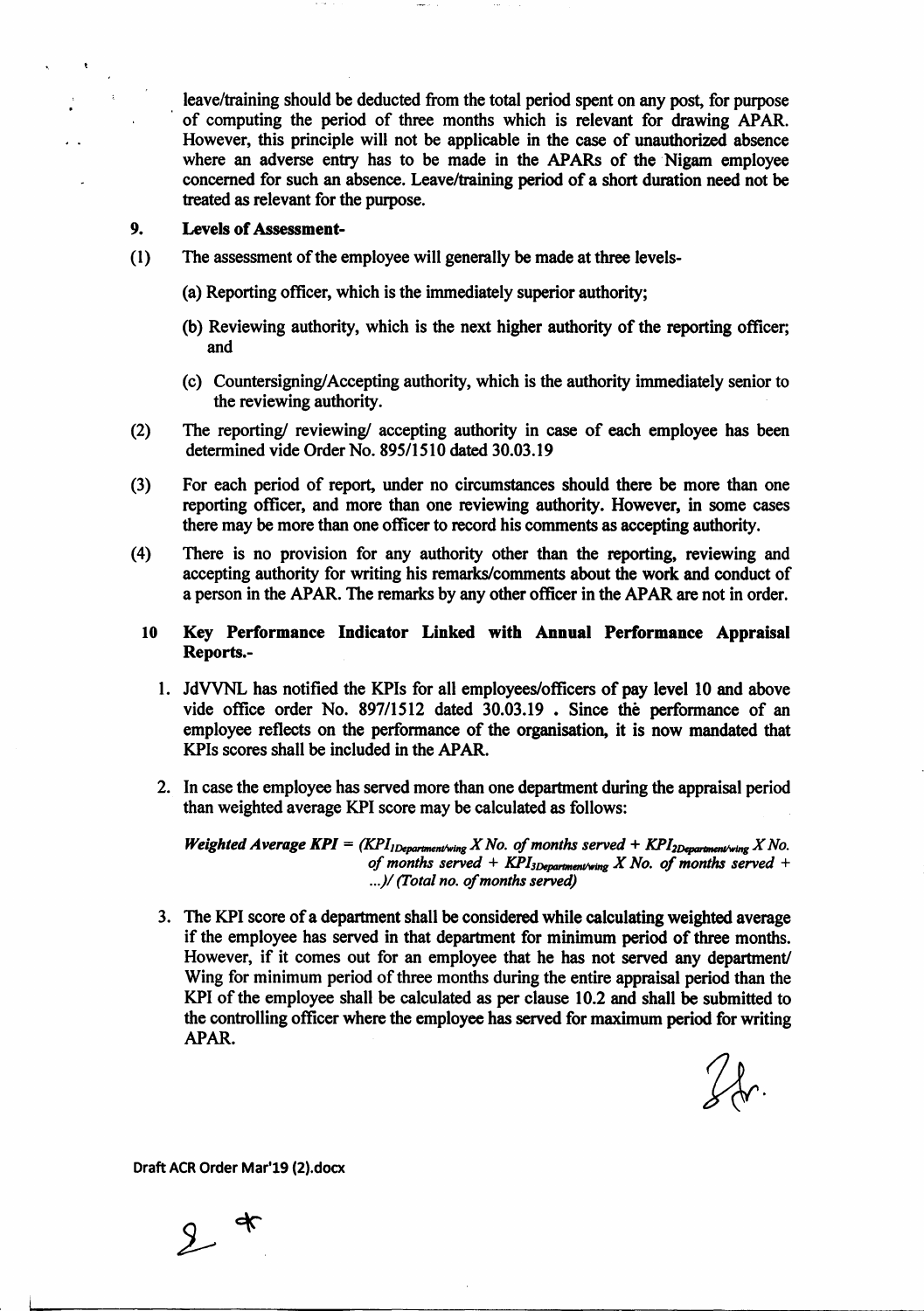- 4. The employee has to fill relevant section of APAR for each department for which he has served for more than three months. However, the reporting officer under which the employee is working in maximum period in entire appraisal period shall forward final rating based on the weighted annual average KPI score. It shall be responsibility of the employ to submit the authenticated copy of KPI score, as may be declared by various HODs/ ZCEs whom the employ has served during the appraisal period, to the reporting officer so that He/She can make APAR assessment on the basis of weighted average KPI score and can award appropriate rating to the employee.
	- 5. In the event, the target KPI(s) could not be met on account of reason, whatsoever, beyond control of the employee/ wing/ department/ organization the same shall not be considered for determining the final score. However, the reporting officer shall validate the reason(s) provided by the employee, with a statement explaining the reason due to which the achievement of KPI(s) needs to be considered as "Beyond control", failing which, no consideration shall be provided.
		- 5.1 The final KPI score in such cases shall be determined as follows:

## Final KPI Score = (Calculated KPI x Max. KPI score<sup>1</sup>)/ (Max KPI score<sup>2</sup>)}

Where:

**Calculated KPI** = KPI score calculated while not considering the KPI parameter that is dropped on account of reason beyond control:

**Max. KPI** score<sup> $l$ </sup> = Maximum KPI score possible while not considering the KPI parameter that is dropped on account of reason beyond control;

**Max KPI** score<sup>2</sup> = Maximum KPI score of the KPI parameter that is dropped on account of reason beyond control:

- 6. The rating of the employee that is determined as per the relevant reference range of KPIs provided at Annexure - E, cannot be changed under any circumstances, whatsoever, except by the Managing Director of the Company, under information to the Board. Such changes can only revise the rating one notch up/down, and only by recording detailed reasons for the action in the APAR dossier.
- 7. All Officers/ Employees of pay matrix level 10 and above shall fill self appraisal report for APAR in form-1 and other employees of pay matrix level 9 and below shall fill APAR in form-2 till KPI matrix shall not declare for them.

#### 11. **Responsibilities of employees-**

- The reportee should use the correct APAR form I & II as the case may be.  $(1)$
- It shall be the responsibility of each employee to furnish the APAR form to his  $(2)$ reporting officer after completing part-I /Sec-I thereof, in accordance with the prescribed as specified in these instructions, vide Annexure 'A'& 'B'. Also the time schedule prescribed for filling up APAR shall be followed strictly.
- It should be ensured that exact period with the starting date and the end date and not  $(3)$ just the year of report is mentioned by the person reported upon at the appropriate place.
- In the APAR form space has been allotted for making necessary entries for employees  $(4)$ with regard to self-appraisal and they should confine their self-appraisal to the space

 $\mathcal{U}$ 

9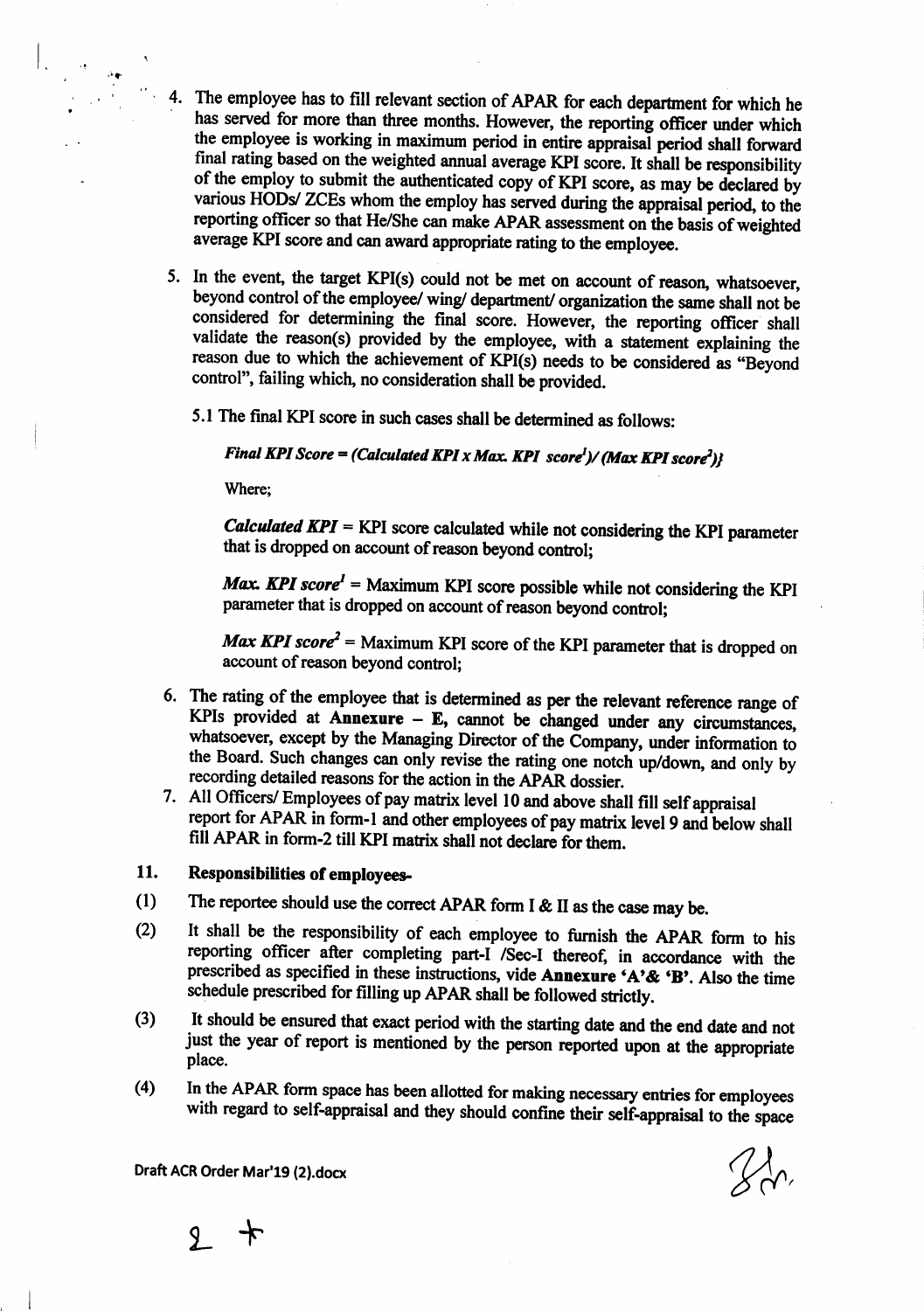allotted. Some of the employees append a number of sheets detailing self-appraisal along with statements and certificates etc. while submitting the APAR form, which not only renders the forms bulky but also increases the size of records unnecessarily. This is not desirable.

Every employee is under obligation to furnish information required under various  $(5)$ provisions of the Employees Conduct Regulatios-1976 along with property details with the performance appraisal report. If the property return is not appended to the APAR, it should not be entertained by the office of custody until the property return is received.

#### $12.$ **Responsibilities of the Reporting Officer -**

- It shall be the duty of reporting officer to carefully consider the norms prescribed  $(1)$ and/or the duties demanded from the employee reported upon before recording his opinion. Where no norms are fixed, the reporting officer should fix targets, which are as far as possible quantifiable before the beginning of the period under report. If there are no targets assigned at the beginning of the year or the period of reporting, the APAR would be too subjective, which is avoidable. The reporting officer should not form hasty opinions or arrive at conclusions based on insufficient data or hearsay.
- $(2)$ In the various entries under Part-II/Sec-II to be filled up by the reporting officer, the officer, after careful consideration, should only initial in anyone of the five boxes against each entry, there is no-need to make any remark or comment.
- The reporting officer should make an assessment of the performance and abilities of  $(3)$ the person reported upon briefly and intelligently relating to the general assessment of the person as required in the form. It should also comment generally on the way in which the person has carried out his/her various duties during the period. The reporting officer should also include an assessment of certain qualities of general importance such as intelligence, keenness, industry, tact, attitude towards superiors, subordinates and the general public, relation will follow- employees, etc., in the report. In addition, it should carry a general appreciation follow of the character, personality, conduct, aptitudes, shortcomings and abilities of the Nigam Employees.
- The reporting officer should not only make an objective assessment of his  $(4)$ subordinate's work and qualities but also give to his subordinates at all times the necessary advice, guidance and assistance to correct their faults. Such advice or criticism should be recorded at the relevant point.
- $(5)$ Adverse entries, if any, should be recorded at related point. Adverse remarks should be recorded in the performance appraisal only when the person reported upon persistently fails to show improvement. While mentioning any faults defects, the reporting officer must also give an indication to the efforts at reforms made by him by way of guidance, admonition etc. and the result of such efforts
- $(6)$ While filling up the column on overall assessment, the reporting officer must record the overall grading/specific categorization of the employee i.e. "Outstanding", "Very Good";" Good", "'Satisfactory" or "Unsatisfactory". He should not assess any person outside any of these categories like between good and, very good" or "very satisfactory" Or "good +" on the basis of KPI scored as specified at Annexure-C.
- $(7)$ While filling up the column on overall assessment, the reporting officer must ensure that the overall grading recorded as indicated in (6) above conforms to the remarks

 $\%r$ 

 $2$  $\star$